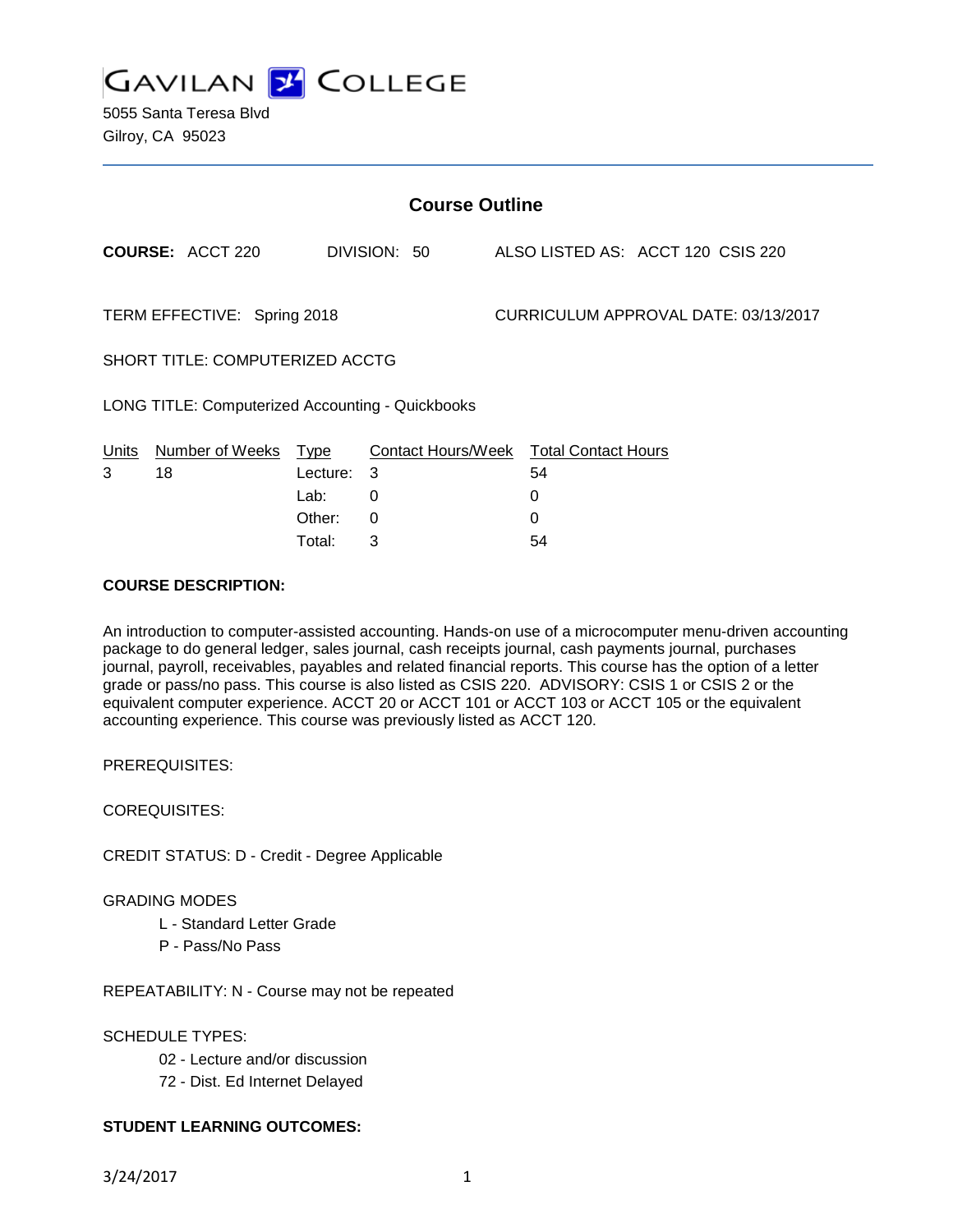1. Demonstrate setting up accounts; including setting up payroll, printing checks, processing payroll forms and generating payroll reports; and then customizing the chart of accounts using QuickBooks.

Measure of assessment: written exam, project, demonstration

Year assessed, or planned year of assessment: 2016

Semester: Fall

2. Generate reports on the financial data of a small service company and a small merchandising company, including recording banking, inventory, invoicing, purchasing, and payment transactions.

Measure of assessment: project, written exam

Year assessed, or planned year of assessment: 2016

# **CONTENT, STUDENT PERFORMANCE OBJECTIVES, OUT-OF-CLASS ASSIGNMENTS**

Curriculum Approval Date: 03/13/2017

3 HOURS

Topic: Quick Tour of QuickBooks

Student Performance Objectives:

Demonstrate backup and recovery process for files.

Describe the contents of various QuickBooks menus.

- Install QuickBooks
- Start QuickBooks
- Open Company
- Change Company Name
- QuickBooks Navigation
- Home Page
- QuickBooks Icon Bar
- QuickBooks Menus
- QuickBooks Help Menu
- Save Company Files
- QuickBooks Backup (.QBB) files
- Close Company
- Exit QuickBooks

6 HOURS

Topic: Customizing QuickBooks and the Chart of Accounts

Student Performance Objectives:

List reasons for customizing QuickBooks.

Demonstrate adding, deleting and editing accounts.

Customize QuickBooks

- Customize with QuickBooks Editions
- Customize QuickBooks using Preferences
- Customize QuickBooks Favorites
- Customize Chart of Accounts
- Display Chart of Accounts
- Display Account Numbers
- Add New Accounts
- Delete Accounts
- Edit Accounts
- Print Chart of Accounts
- Customize QuickBooks Security
- Customize QuickBooks Company Snapshot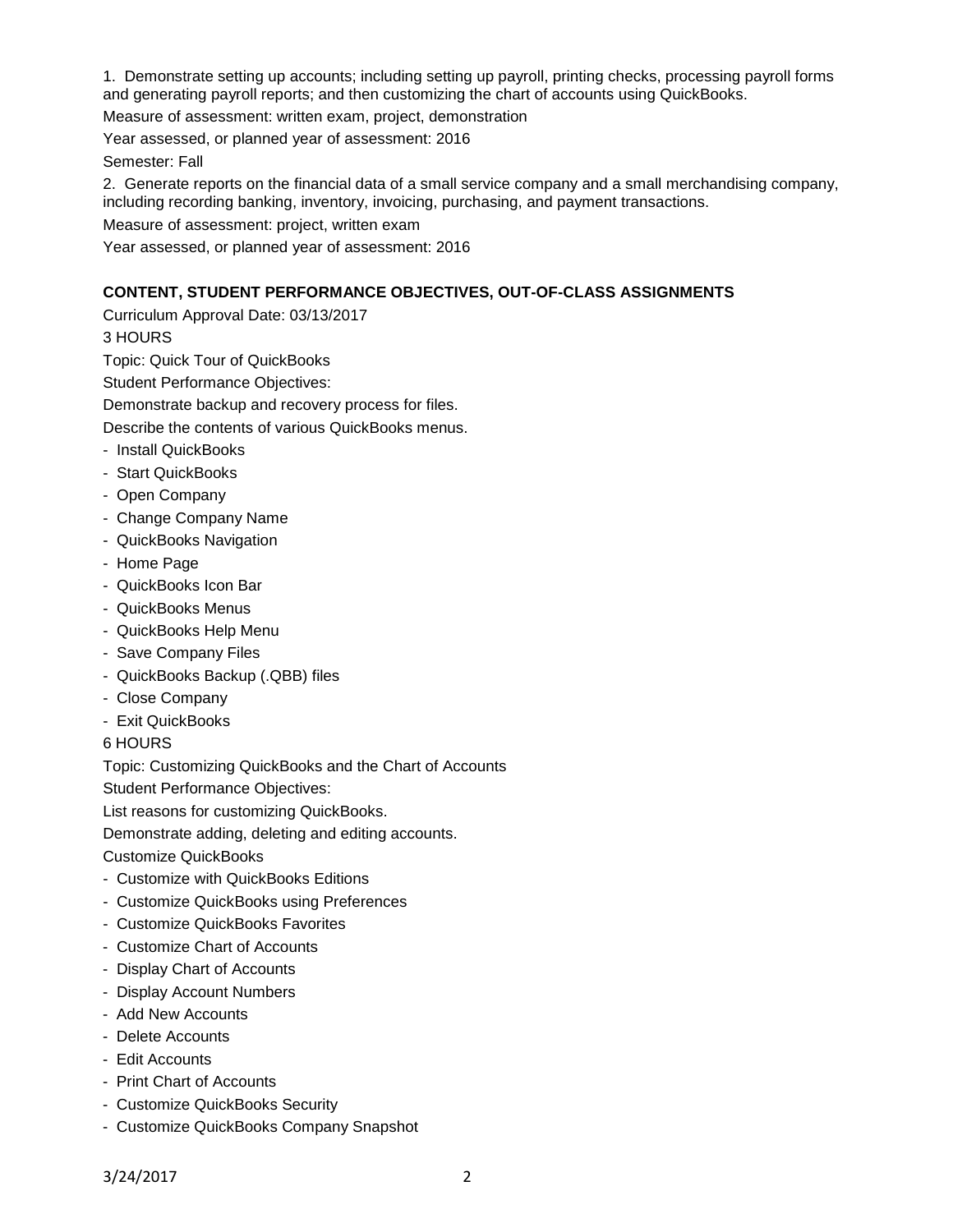# 6 HOURS

Topic: Banking

Student Performance Objectives:

Record deposits, and write checks using QuickBooks.

Reconcile a bank statement and print the reconciliation in both summary and detail views.

- View and Print Check Register
- Make Deposits
- Write Checks
- Print Journal
- Reconcile Bank Statements
- Online Banking
- 3 HOURS

Topic: Customers and Sales

Student Performance Objectives:

Prepare a new customer entry.

Record sales to a customer, create an invoice, and record customer payments.

- View Customer List
- Add New Customer
- Edit customer information
- Add a job
- Recording sales in QuickBooks
- Cash sales
- Credit sales: create invoices
- Online billing
- Credit sales: create invoices
- Online billing
- Credit sales: create reminder statements
- Credit sales: record customer payments
- Record bank deposits
- Print journal entries
- Customer reports

3 HOURS

Topic: Vendors, Purchase, and Inventory

Student Performance Objectives:

Prepare a purchase order and enter bills against inventory.

- Vendor navigation
- Vendor list
- Items and services list
- Create purchase orders
- Receive inventory
- Receive bills
- Enter bills against inventory
- Pay bills
- Receive inventory with bill
- Enter bills
- Pay sales tax
- Vendor reports
- 6 HOURS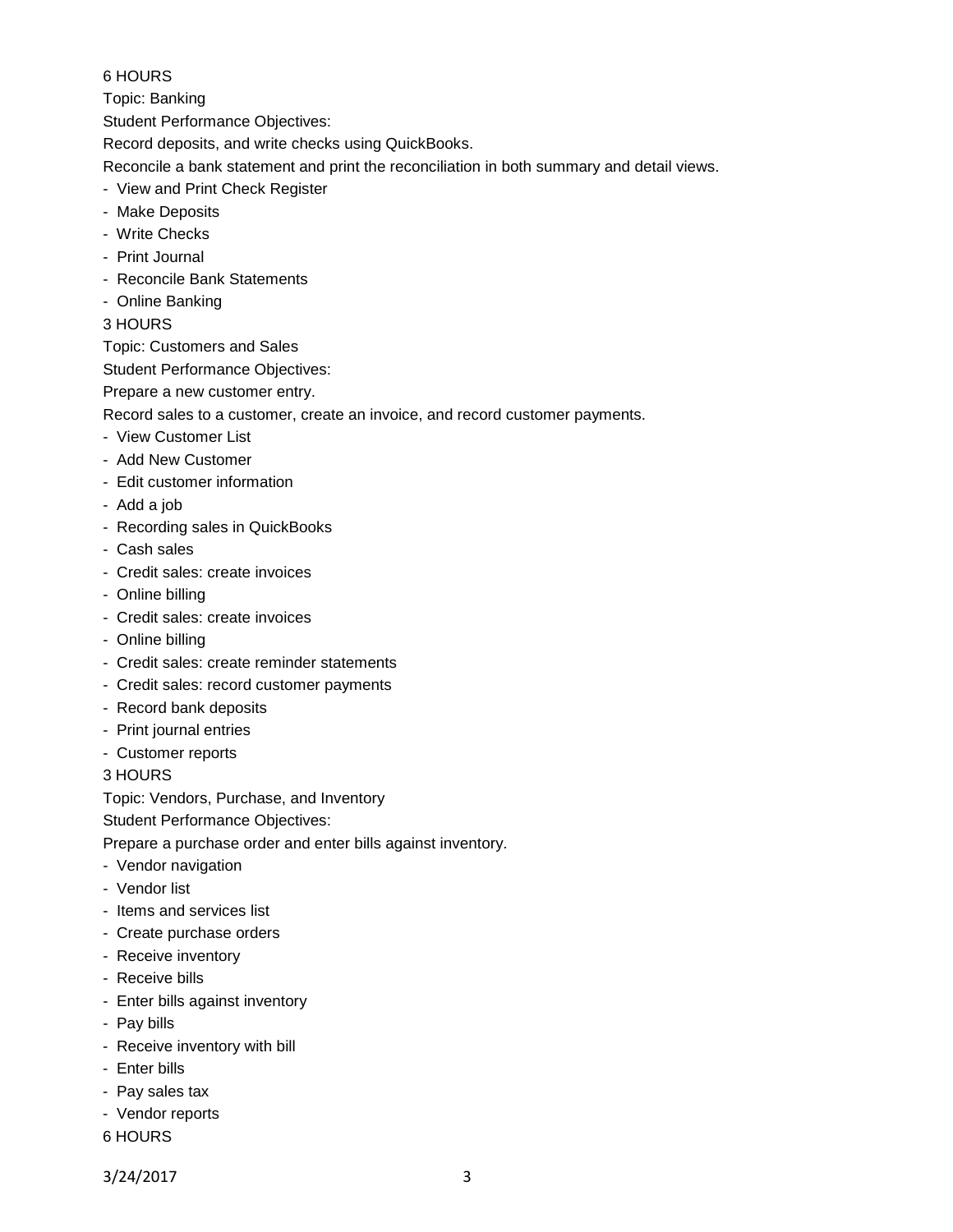Topic: Employees and Payroll Student Performance Objectives: Demonstrate paycheck preparation and printing. Record payroll liabilities.

Prepare payroll tax forms.

- Payroll setup
- Employee navigation
- Customize QuickBooks payroll
- Employee list
- Time tracking
- Transfer time to sales invoices
- QuickBooks payroll services
- Create and print paychecks
- Pay payroll liabilities
- File payroll tax forms
- Payroll reports
- 6 HOURS

Topic: Reports and Graphs

Student Performance Objectives:

Prepare a trial balance.

Prepare and print profit and loss statements.

Prepare a balance sheet.

Export a financial statement to Excel.

Export a tax report to TurboTax.

Prepare and print tax reports.

- Trial balance
- Adjusting entries
- Adjusted trial balance
- General ledger
- Financial statements
- Profit and loss
- Income and expense graph
- Balance sheet
- Statement of cash flows
- Tax reports
- Income tax preparation report
- Income tax summary report
- Income tax detail report
- Export to TurboTax
- Management reports
- Cash flow forecast
- Save reports to electronic files

4 HOURS

Topic: New Company Setup

Student Performance Objectives:

Describe the steps to setup a new company.

Perform new company setup steps in QuickBooks

- EasyStep interview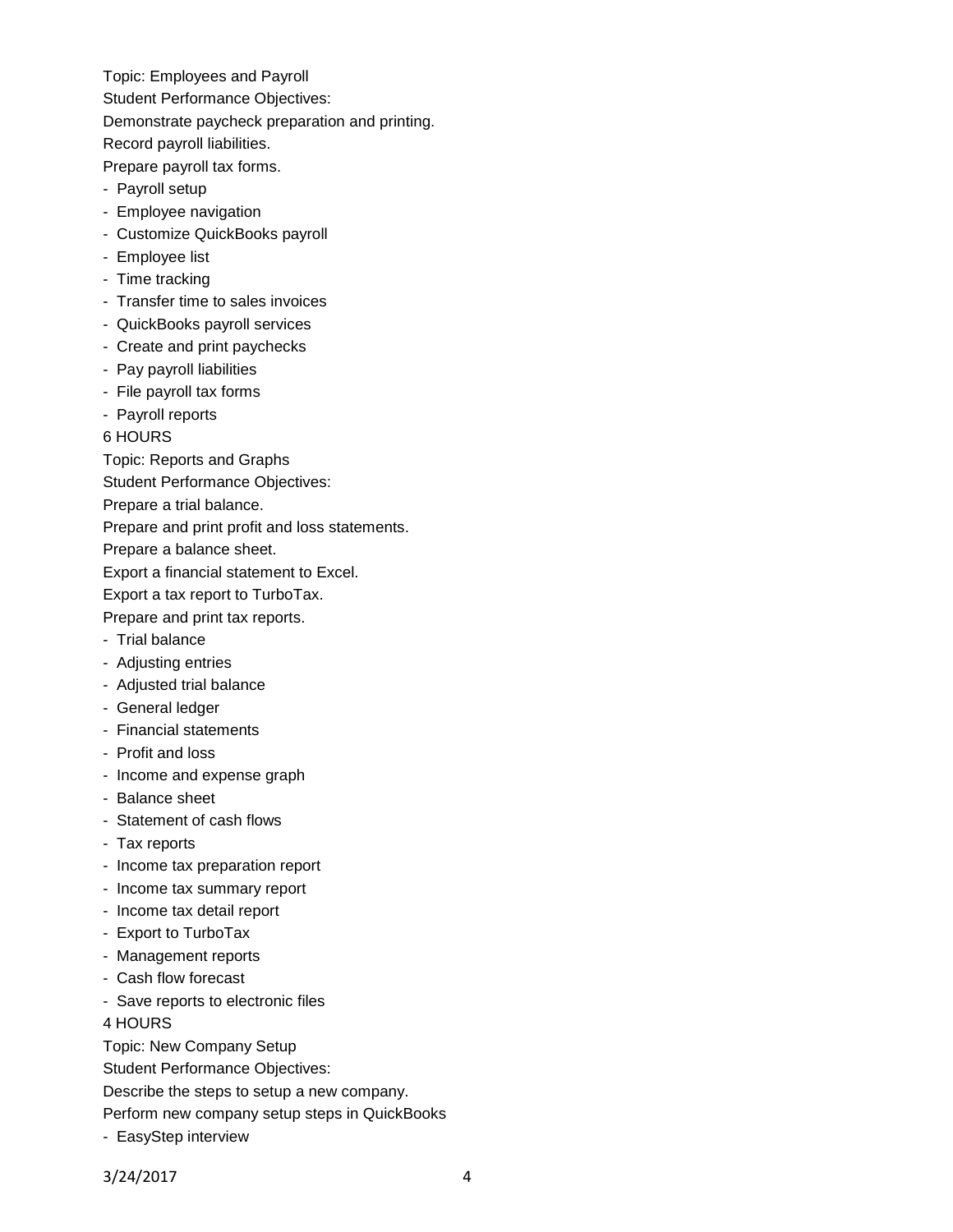- QuickBooks company setup
- Add the people that you do business with
- Add the products and services you sell
- Add your bank accounts
- Print customer, vendor, and item lists
- Customize QuickBooks
- Enter company information
- Customize QuickBooks preferences
- Customize chart of accounts
- 3 HOURS

Topic: Accounting for a Service Company

Student Performance Objectives:

Define the accounting processes that are unique to a service company.

Record purchases, sales for a service company.

- Record owner's investment
- Record purchase transactions
- Record sales transactions
- Make adjusting entries
- Print reports
- Close the accounting period

#### 3 HOURS

Topic: Merchandising Corporation: Sales, Purchases and Inventory

Student Performance Objectives:

Define the accounting processes that are unique to a merchandising corporation.

Record sales for a merchandising company.

Customize the chart of accounts for a merchandising corporation.

- Set up a new company
- Customize QuickBooks
- Create a customer list
- Create a vendor list
- Create an item list
- Create a sales tax item
- Customize chart of accounts
- QuickBooks opening adjustments
- Record purchase transactions
- Record sales transactions
- Make adjusting entries
- Print reports

#### 3 HOURS

Topic: Merchandising Corporation: Payroll

Student Performance Objectives:

Define the payroll processes needed for a merchandising corporation.

Record payroll entries for a merchandising company.

Demonstrate setup and printing of paychecks, process payroll forms, and create payroll reports.

- QuickBooks payroll services
- Process payroll manually
- Print employee list
- Print paychecks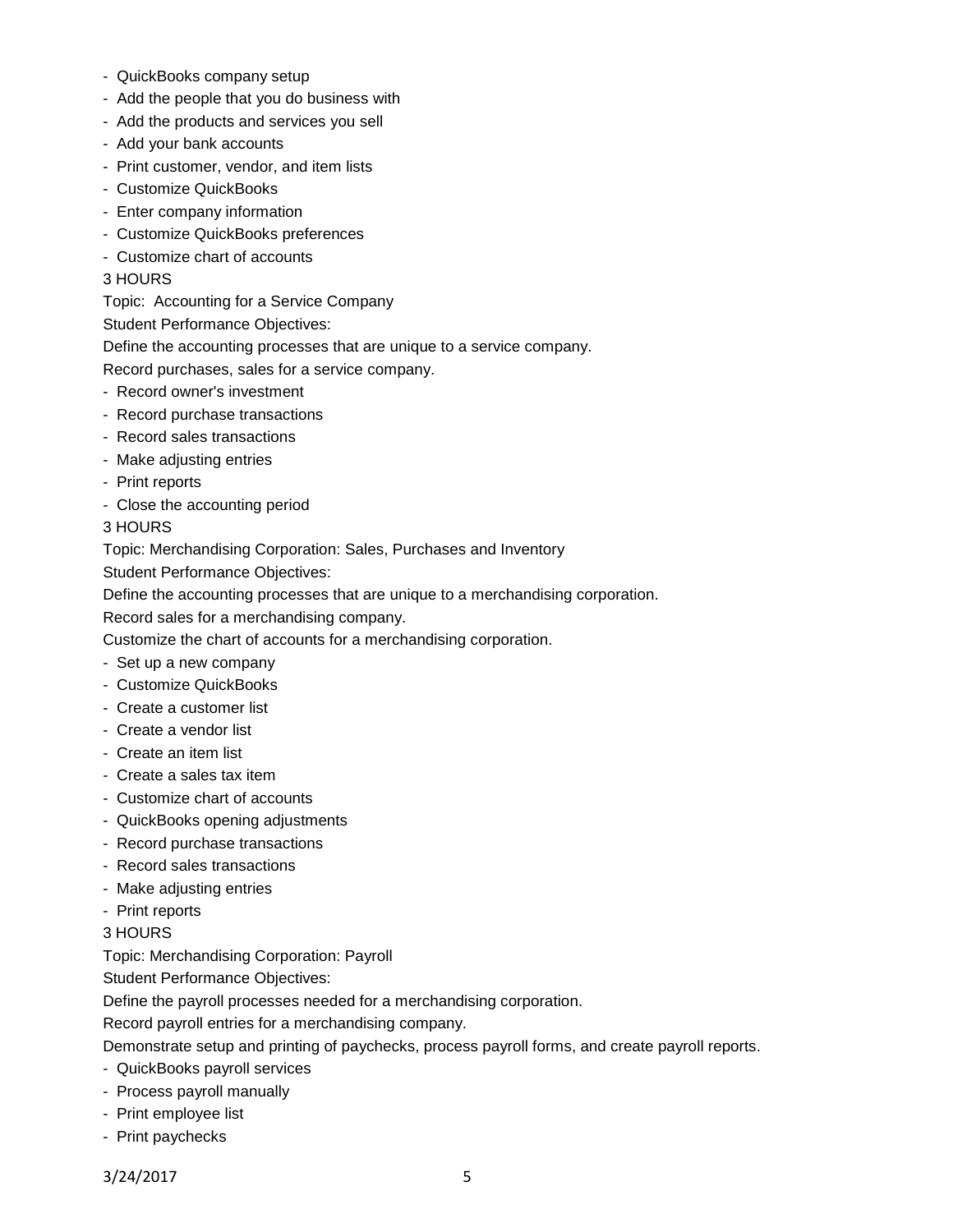- Print payroll journal entries
- Pay payroll liabilities
- Process payroll forms
- Print payroll reports

# 6 HOURS

Topic: Advanced QuickBooks Features for Accountants Student Performance Objectives:

Demonstrate accounting for bad debts.

Describe the purpose of an audit trail.

Prepare entries for credit card sales.

Explain the importance of good document management.

- Budgets
- Estimates
- Progress billing
- Credit card sales
- Bad debts
- Memorized reports
- Audit trail
- Accountant's copy
- Ask my accountant
- Document management

# **METHODS OF INSTRUCTION:**

Lecture, demonstration, guided practice.

### **METHODS OF EVALUATION:**

Problem-solving assignments Percent of total grade: 40.00 % Problem-solving demonstrations: 30% - 50% Homework problems, Lab reports, Quizzes, Exams Skill demonstrations Percent of total grade: 40.00 % Skill demonstrations: 35% - 70% Class performance, Performance exams Objective examinations Percent of total grade: 20.00 % Objective examinations: 15% - 35% Multiple Choice, True/False, Matching Items, Completion

# **OUT OF CLASS ASSIGNMENTS:**

Required Outside Hours: 6 Assignment Description: Out of class assignment: Exercises from the chapter. Complete Project 1 in the textbook.

Required Outside Hours: 12

Assignment Description: Out of class assignment: Exercises from the chapter. Complete Project 2 in the textbook.

Required Outside Hours: 12

Assignment Description: Out of class assignment: Exercises from the chapter. Complete Project 3 in the textbook.

Required Outside Hours: 6

Assignment Description: Out of class assignment: Exercises from the chapter. Complete Project 4 in the textbook.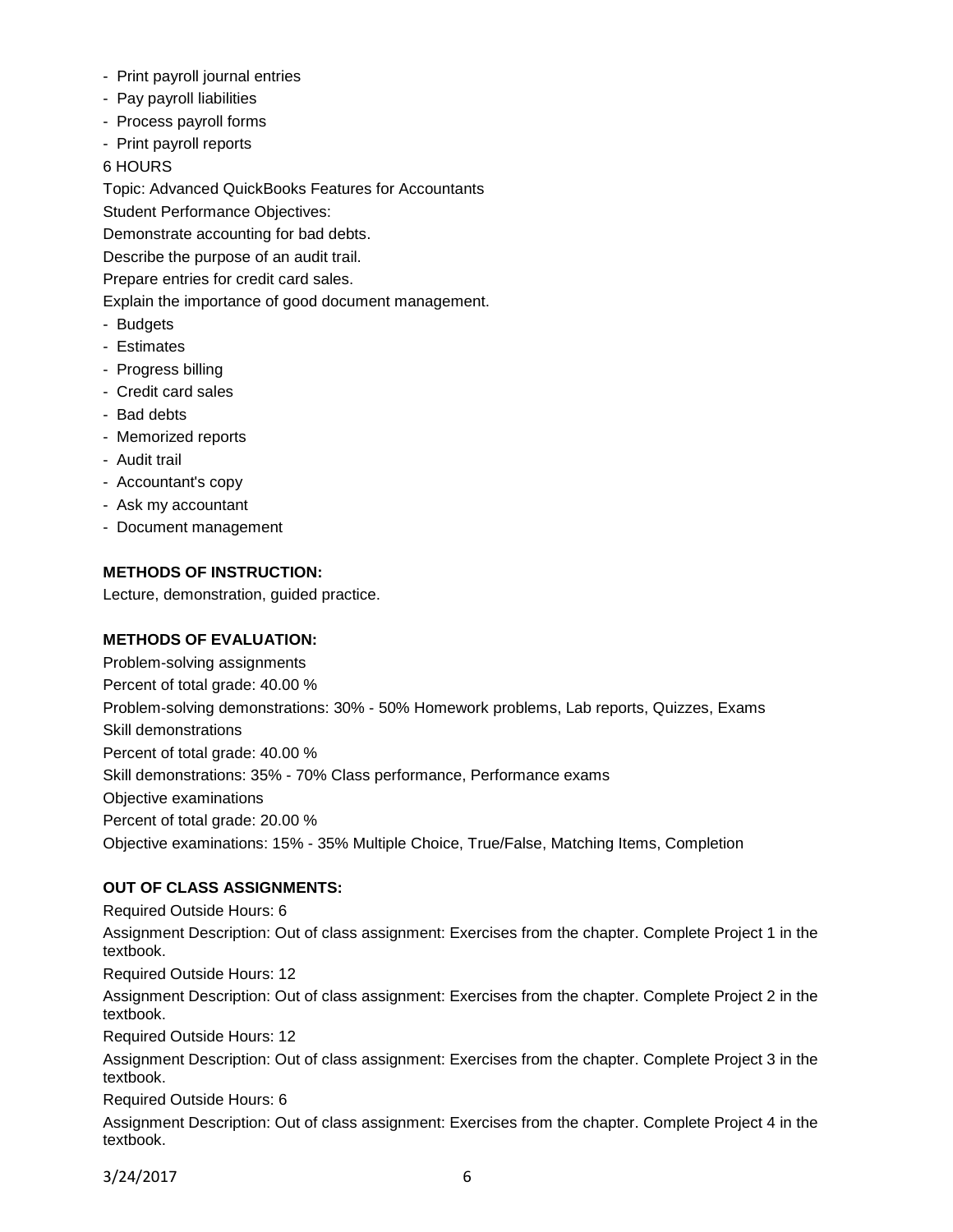Required Outside Hours: 6

Assignment Description: Out of class assignment: Exercises from the chapter. Complete Project 5 in the textbook.

Required Outside Hours: 12

Assignment Description: Out of class assignment: Exercises from the chapter. Complete Project 6 in the textbook.

Required Outside Hours: 12

Assignment Description: Out of class assignment: Exercises from the chapter. Complete Project 7 in the textbook.

Required Outside Hours: 8

Assignment Description: Out of class assignment: Exercises from the chapter. Complete Project 8 in the textbook.

Required Outside Hours: 6

Assignment Description: Out of class assignment: Exercises from the chapter. Complete Project 9 in the textbook.

Required Outside Hours: 6

Assignment Description: Out of class assignment: Exercises from the chapter. Complete Project 10 in the textbook.

Required Outside Hours: 6

Assignment Description: Out of class assignment: Exercises from the chapter. Complete Project 11 in the textbook.

Required Outside Hours: 12

Assignment Description: Out of class assignment: Exercises from the chapter. Complete Project 12 in the textbook.

# **REPRESENTATIVE TEXTBOOKS:**

Required Representative Textbooks Donna Kay. Computer Accounting with QuickBooks. McGraw-Hill Education,2015. ISBN: 978-1259183867 Reading Level of Text, Grade: 12+ Verified by: E. Venable Required Other Texts and Materials USB flash drive

### **ARTICULATION and CERTIFICATE INFORMATION**

Associate Degree: CSU GE: IGETC: CSU TRANSFER: Not Transferable UC TRANSFER: Not Transferable

### **SUPPLEMENTAL DATA:**

Basic Skills: N Classification: Y Noncredit Category: Y Cooperative Education: Program Status: 1 Program Applicable Special Class Status: N

3/24/2017 7